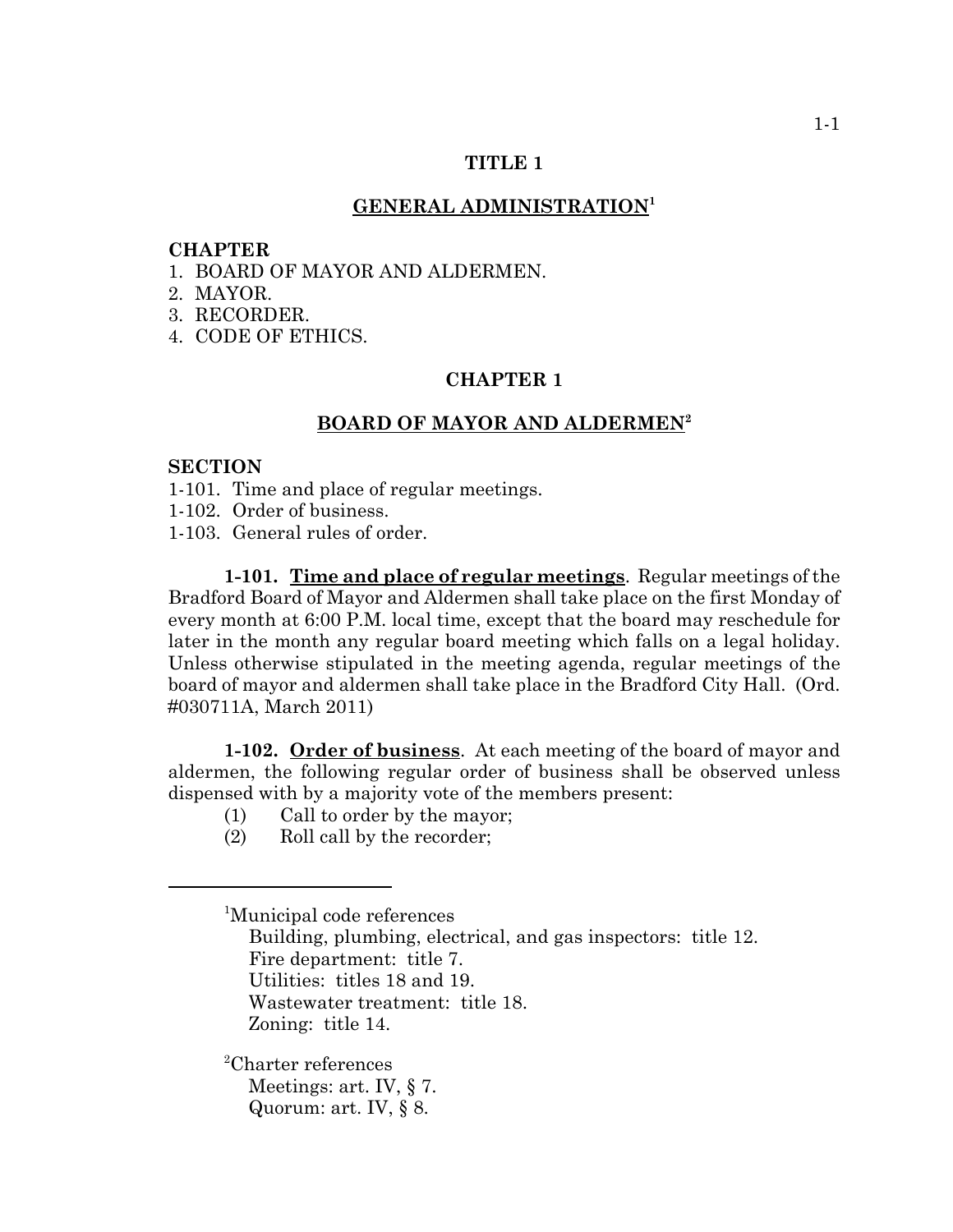(3) Reading of minutes of the previous meeting by the recorder, and approval or correction;

- (4) Grievances from citizens;
- (5) Communications from the mayor;

(6) Reports from committees, members of the board of mayor and aldermen, and other officers;

- (7) Old business;
- (8) New business; and
- (9) Adjournment. (2005 Code, § 1-102)

**1-103. General rules of order**. The rules of order and parliamentary procedure contained in *Robert's Rules of Order, Newly Revised*, shall govern the transaction of business by and before the board of mayor and aldermen at its meetings in all cases to which they are applicable and in which they are not inconsistent with provisions of the charter or this code. (2005 Code, § 1-103)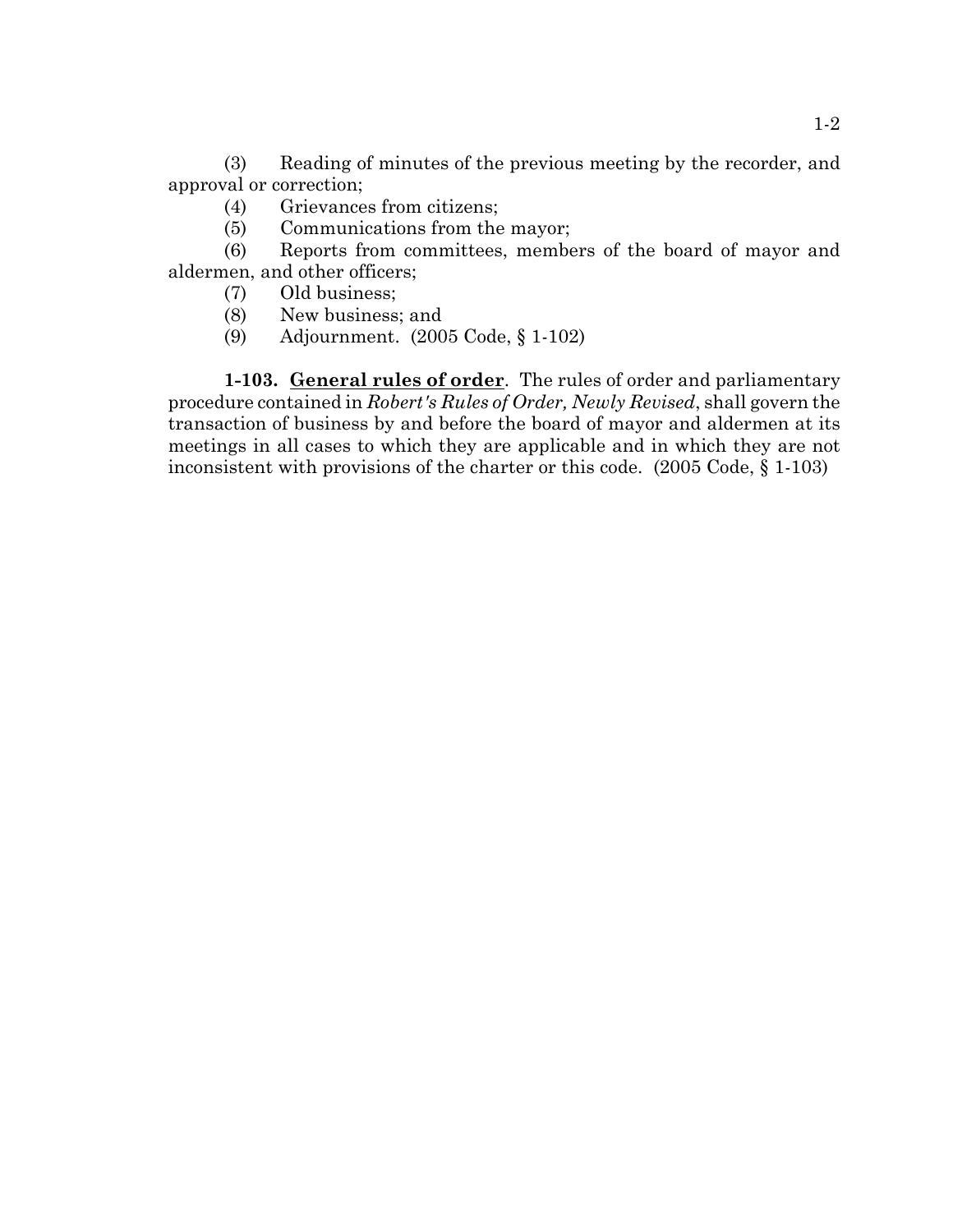## **CHAPTER 2**

# **MAYOR<sup>1</sup>**

# **SECTION**

- 1-201. Generally supervises municipality's affairs.
- 1-202. Executes municipality's contracts.
- 1-203. Salary.

**1-201. Generally supervises municipality's affairs**. The mayor shall have general supervision of all municipal affairs and may require such reports from the officers and employees as he may reasonably deem necessary to carry out his executive responsibilities. (2005 Code, § 1-201)

**1-202. Executes municipality's contracts**. The mayor shall execute all contracts as authorized by the board of mayor and aldermen. (2005 Code, § 1-202)

**1-203. Salary**. Effective upon his swearing-in at the first regularly scheduled meeting in December 2014, the Mayor of Bradford, Tennessee shall be paid a monthly salary of five hundred dollars (\$500.00). (Ord. #07142014, Aug. 2014)

<sup>1</sup> Charter references Duties: art. IV, § 9. Vacancies: art. IV, § 10.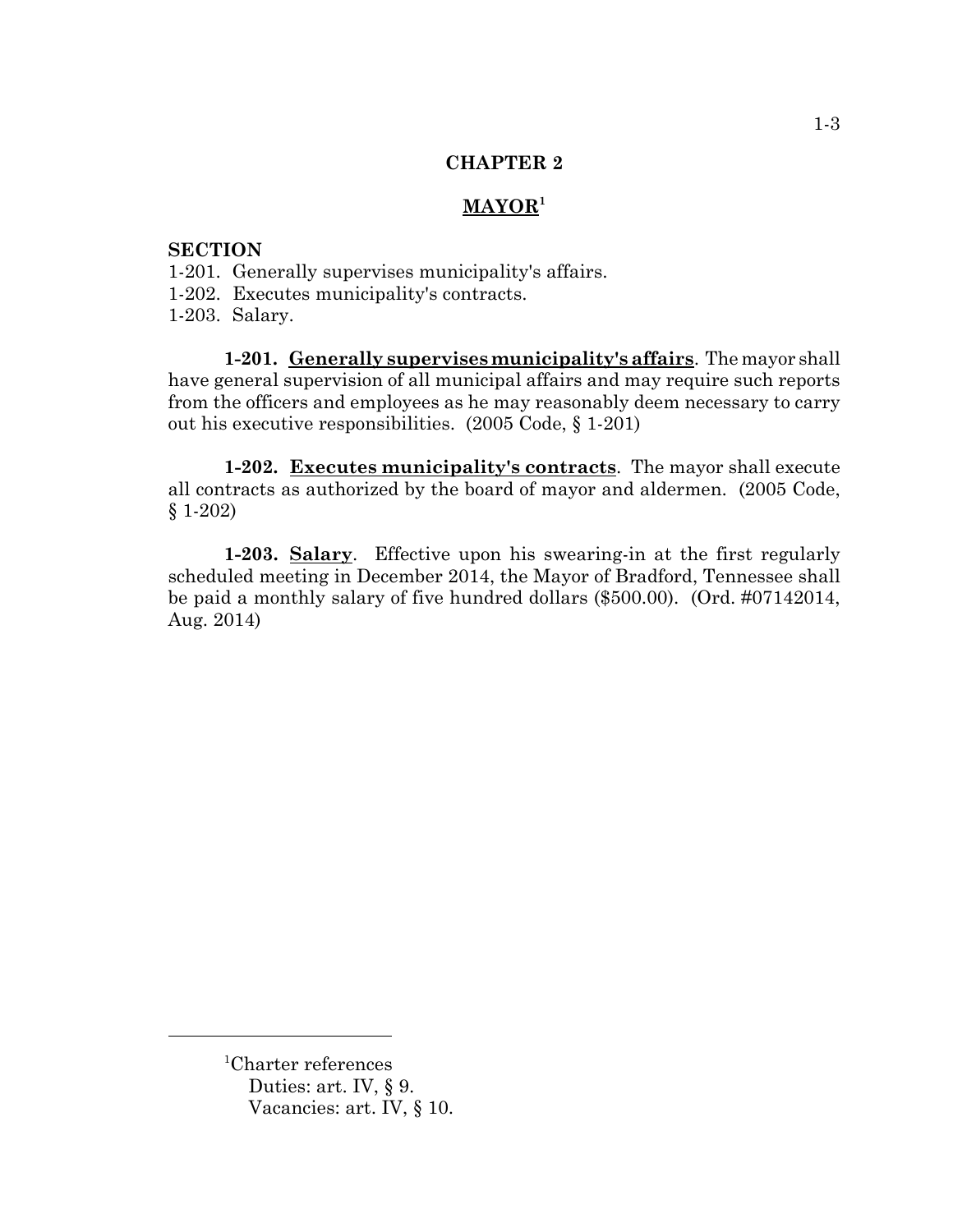# **CHAPTER 3**

# **RECORDER1**

# **SECTION**

1-301. To be bonded. 1-302. To keep minutes, etc. 1-303. To perform general administrative duties, etc.

**1-301. To be bonded**. The recorder shall be bonded in such sum as may be fixed by, and with such surety as may be acceptable to, the board of mayor and aldermen.

**1-302. To keep minutes, etc**. The recorder shall keep the minutes of all meetings of the board of mayor and aldermen and shall preserve the original copy of all ordinances in a separate ordinance book.

**1-303. To perform general administrative duties, etc**. The recorder shall perform all administrative duties for the board of mayor and aldermen and for the city which are not assigned by the charter, this code, or the board of mayor and aldermen to another corporate officer. The recorder shall also have custody of and be responsible for maintaining all corporate bonds, records, and papers.

<sup>1</sup> Charter reference City recorder: art. V, §§ 1-3.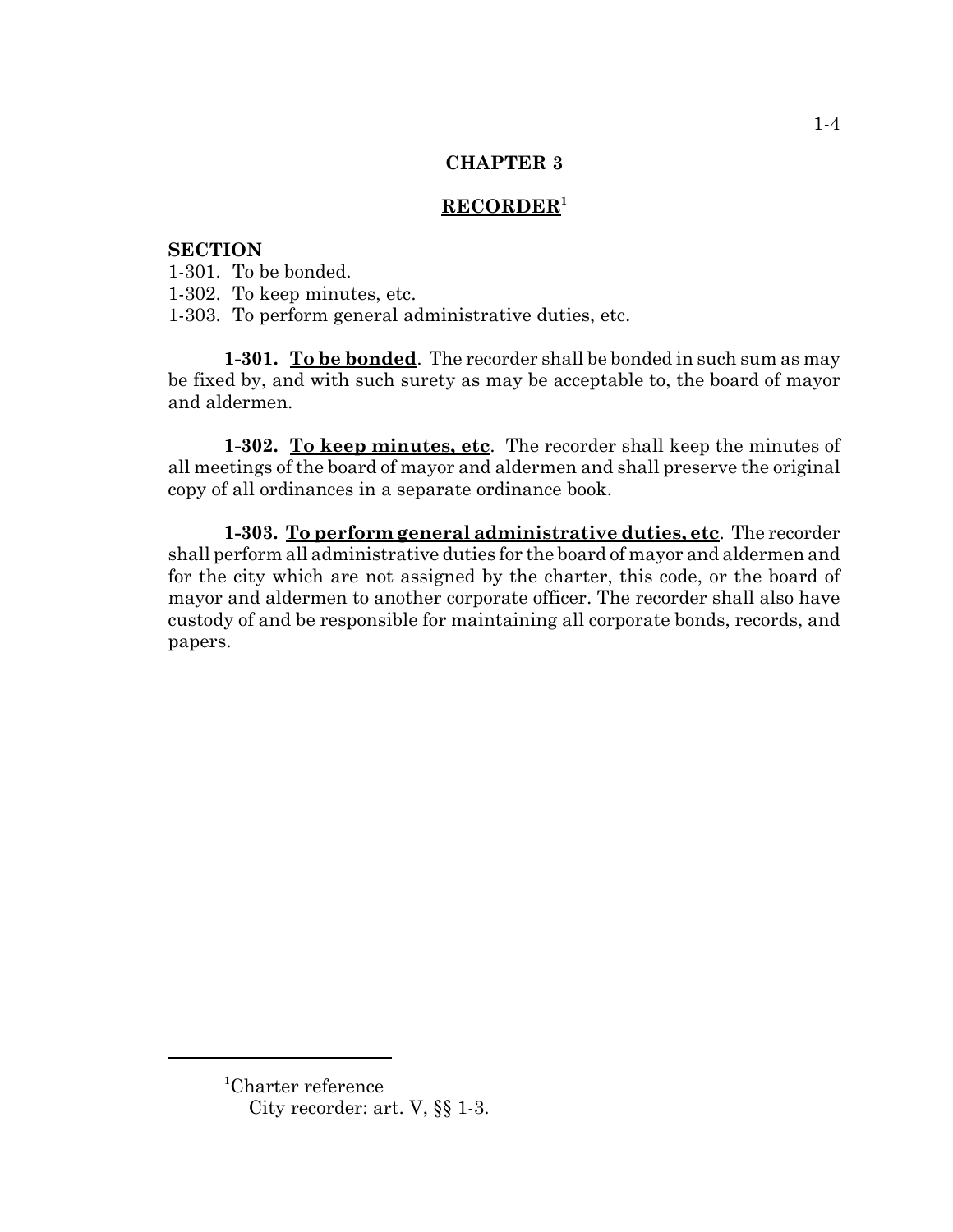## **CHAPTER 4**

# **CODE OF ETHICS**

### **SECTION**

- 1-401. Applicability.
- 1-402. Definitions.
- 1-403. Gift ban.
- 1-404. Gift ban exceptions.
- 1-405. Disposition of gifts.
- 1-406. Disclosure of personal interests by official with vote.
- 1-407. Disclosure of personal interests in nonvoting matters.
- 1-408. City recorder to maintain disclosure file.
- 1-409. Ethics complaints.
- 1-410. Violations and penalty.

**1-401. Applicability**. This chapter is the code of ethics for personnel of the municipality. It applies to all full-time and part-time elected or appointed officials and employees, whether compensated or not, including those of any separate board, commission, committee, authority, corporation, or other instrumentality appointed or created by the municipality. The words "municipal" and "municipality" include these separate entities. (Ord. #50707, May 2007)

**1-402. Definitions**. For the purposes of interpreting this chapter, the following words, terms, and phrases shall have the meanings ascribed to them in this section.

(1) "City" means the municipality of Bradford, Tennessee.

(2) "Gift" means the transfer or conveyance of anything of economic value, regardless of form, without adequate and lawful consideration.

- (3) "Immediate family" means parents, spouse, and children.
	- (4) "Personal interest" means:

(a) The holding or acquisition of any financial or ownership interest of either ten thousand dollars (\$10,000.00) or five percent (5%) or greater in a business entity that has or is negotiating a contract of one thousand dollars (\$1,000.00) or more with the city, or is regulated by any agency of the city;

(b) The ownership of any real estate having a value of one thousand dollars (\$1,000.00) or greater which the city has or is negotiating an acquisition, leasehold, or easement agreement; or

(c) Any such financial or ownership interest as defined in subsection (4)(a) and (4)(b) above by the officer or employee's spouse or immediate family member. (Ord. #50707, May 2007)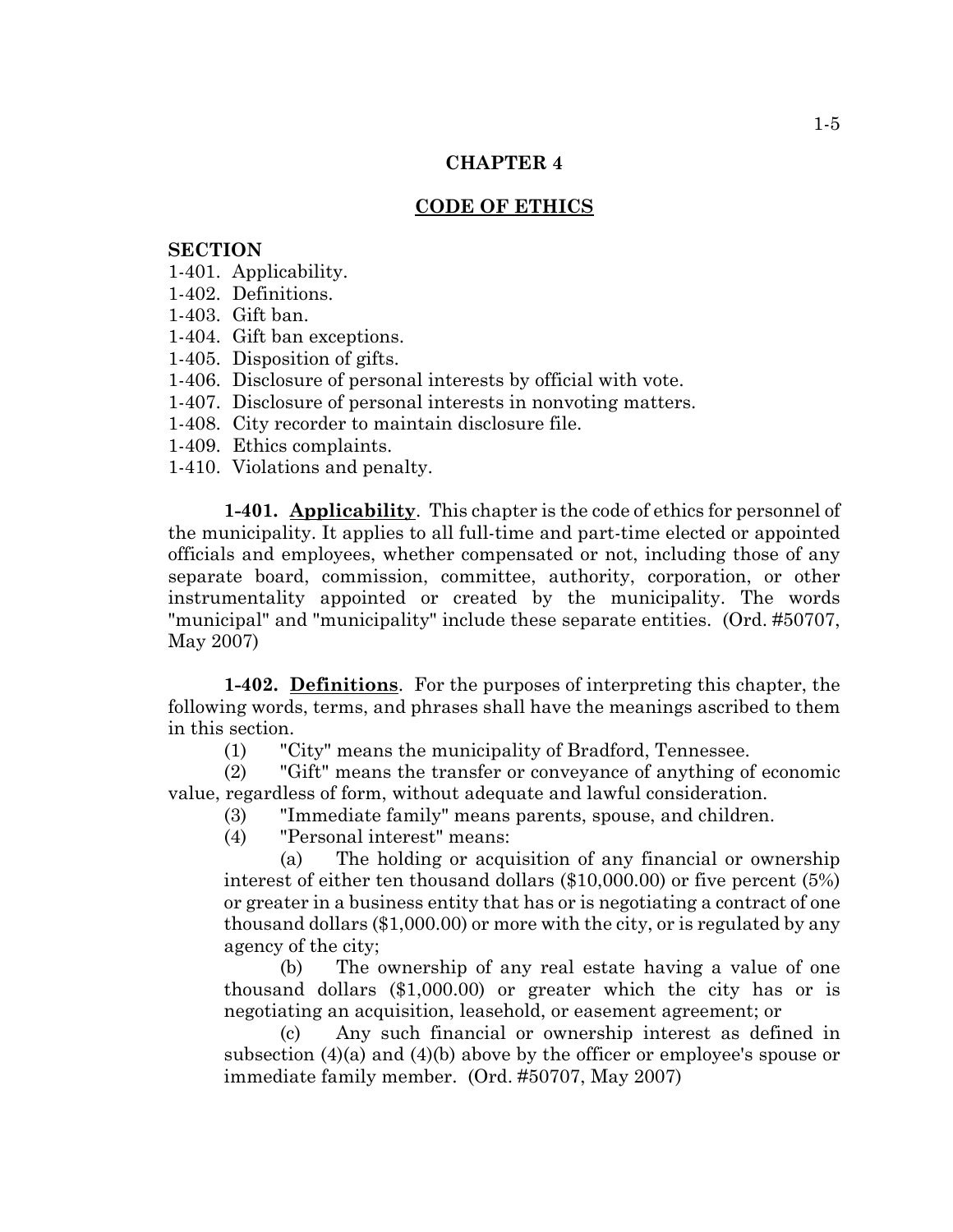**1-403. Gift ban**. Except as permitted in § 1-404, no official or employee, nor any immediate family member of such official or employee for whom this chapter is applicable, shall intentionally or knowingly solicit or accept any gift as defined herein. (Ord. #50707, May 2007)

**1-404. Gift ban exceptions**. Section 1-403 is not applicable to the following:

(1) Opportunities, benefits, and services that are available on the same conditions as for the general public;

(2) Anything for which the officer or employee, or a member of his or her immediate family, pays the fair market value;

(3) Any contribution that is lawfully made to the officer or employee's political campaign fund, or to that of his or her immediate family, including any activities associated with a fundraising event in support of a political organization or candidate;

(4) Educational materials provided for the purpose of improving or evaluating municipal programs, performance, or proposals;

(5) A gift from a relative, meaning those persons related to the individual as father, mother, son, daughter, brother, sister, uncle, aunt, great aunt, great uncle, first cousin, nephew, niece, husband, wife, grandfather, grandmother, grandson, granddaughter, father-in-law, mother-in-law, son-in-law, daughter-in-law, brother-in-law, sister-in-law, stepfather, stepmother, stepson, stepdaughter, stepbrother, stepsister, half-brother, half-sister, and including the father, mother, grandfather, or grandmother of the individual's spouse and the individual's fiance or fiancee;

(6) Anything provided by an individual on the basis of a personal friendship unless the recipient has reason to believe that, under the circumstances, the gift was provided because of the official position or employment of the recipient or his or her spouse or immediate family member and not because of the personal friendship. In determining whether a gift is provided on the basis of personal friendship, the recipient shall consider the circumstances under which the gift was offered, such as:

(a) The history of the relationship between the individual giving the gift and the recipient of the gift, including any previous exchange of gifts between those individuals;

(b) Whether to the actual knowledge of the recipient the individual who gave the gift personally paid for the gift or sought a tax deduction or business reimbursement for the gift; and

(c) Whether to the actual knowledge of the recipient the individual who gave the gift also at the same time gave the same or similar gifts to other officers or employees, or their spouses or immediate family members.

(7) Food or refreshments not exceeding fifty dollars (\$50.00) per person in value on a single calendar day; provided that the food or refreshments are: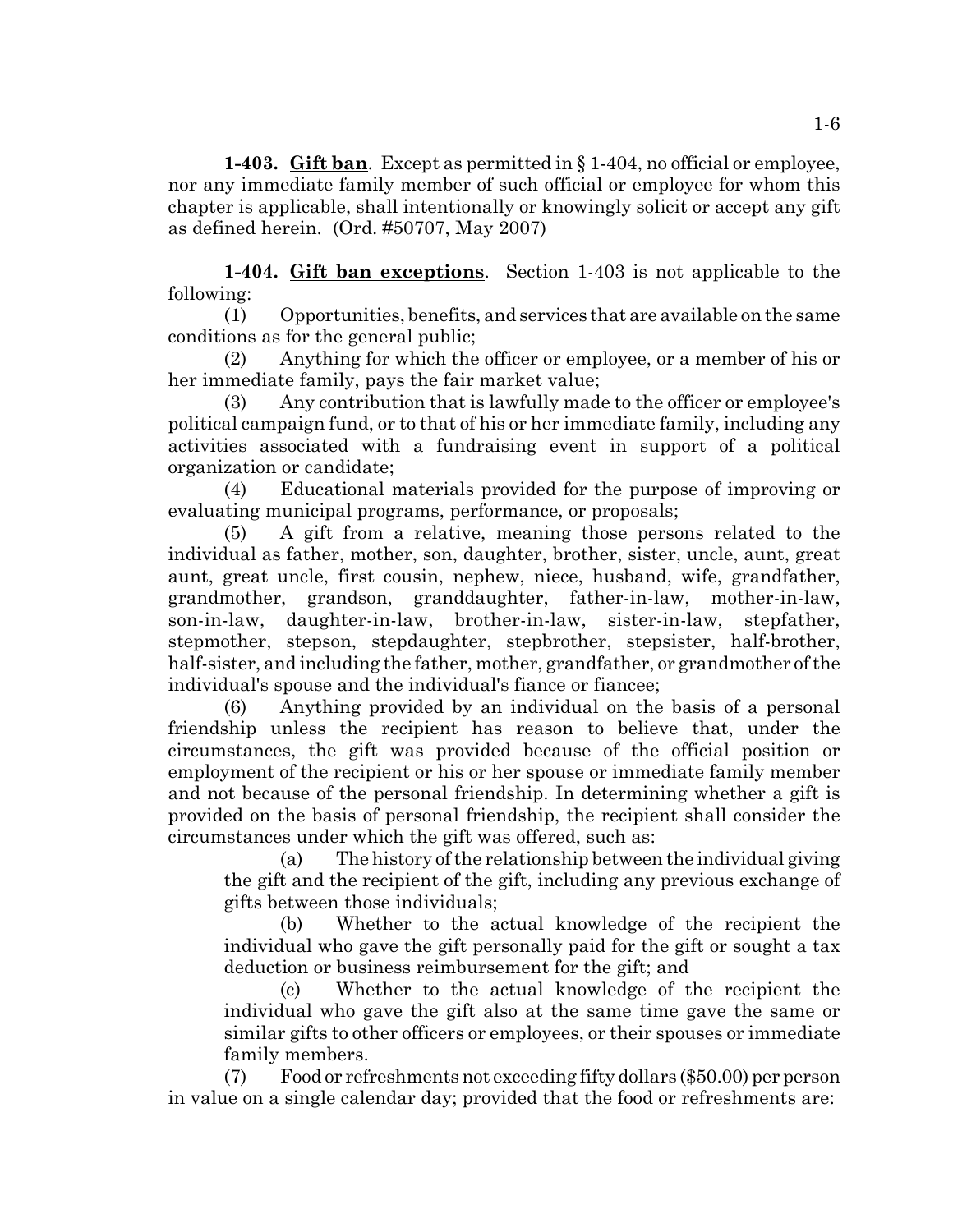(a) Consumed on the premises from which they were purchased or prepared; or

(b) Catered.

For the purposes of this chapter, "catered" means food or refreshments that are purchased ready to consume which are delivered by any means.

(8) Food, refreshments, lodging, transportation, and other benefits resulting from the outside business or employment activities (or outside activities that are not connected to the official duties of an officer or employee), if the benefits have not been offered or enhanced because of the official position or employment of the officer or employee, and are customarily provided to others in similar circumstances;

(9) Intra-governmental and inter-governmental gifts. For the purpose of this chapter, "intra-governmental gift" means any gift that is given to an officer or employee from another officer employee, and "inter-governmental gift" means any gift given to an officer or employee by officer or employee of another governmental entity;

(10) Bequests, inheritances, and other transfers at death;

(11) Ceremonial gifts or awards which have insignificant monetary value; and

(12) Unsolicited gifts of nominal value or trivial items of informational value. (Ord. #50707, May 2007)

**1-405. Disposition of gifts**. An officer or employee, his or her spouse or an immediate family member, does not violate this chapter if the recipient promptly takes reasonable action to return a prohibited gift to its source or gives the gift or an amount equal to its value to an appropriate charity that is exempt from income taxation under section 501(c)(3) of the Internal Revenue Code of 1986, 26 U.S.C. § 501(3)(c) as now or hereafter amended, renumbered, or succeeded. (Ord. #50707, May 2007, modified)

**1-406. Disclosure of personal interests by official with vote**. An official with the responsibility to vote on a measure shall disclose during the meeting at which the vote takes place, before the vote and so it appears in the minutes, any personal interest that affects the official's vote on the measure. Additionally, the official may recuse himself from voting on the measure. (Ord. #50707, May 2007)

**1-407. Disclosure of personal interests in nonvoting matters**. An official or employee who must exercise discretion relative to any matter, other than casting a vote, and who has a personal interest in the matter that affects the exercise of discretion shall disclose, before the exercise of the discretion when possible, the interest on a form provided by and filed with the City Recorder. In addition, the official or employee may, to the extent allowed by law,